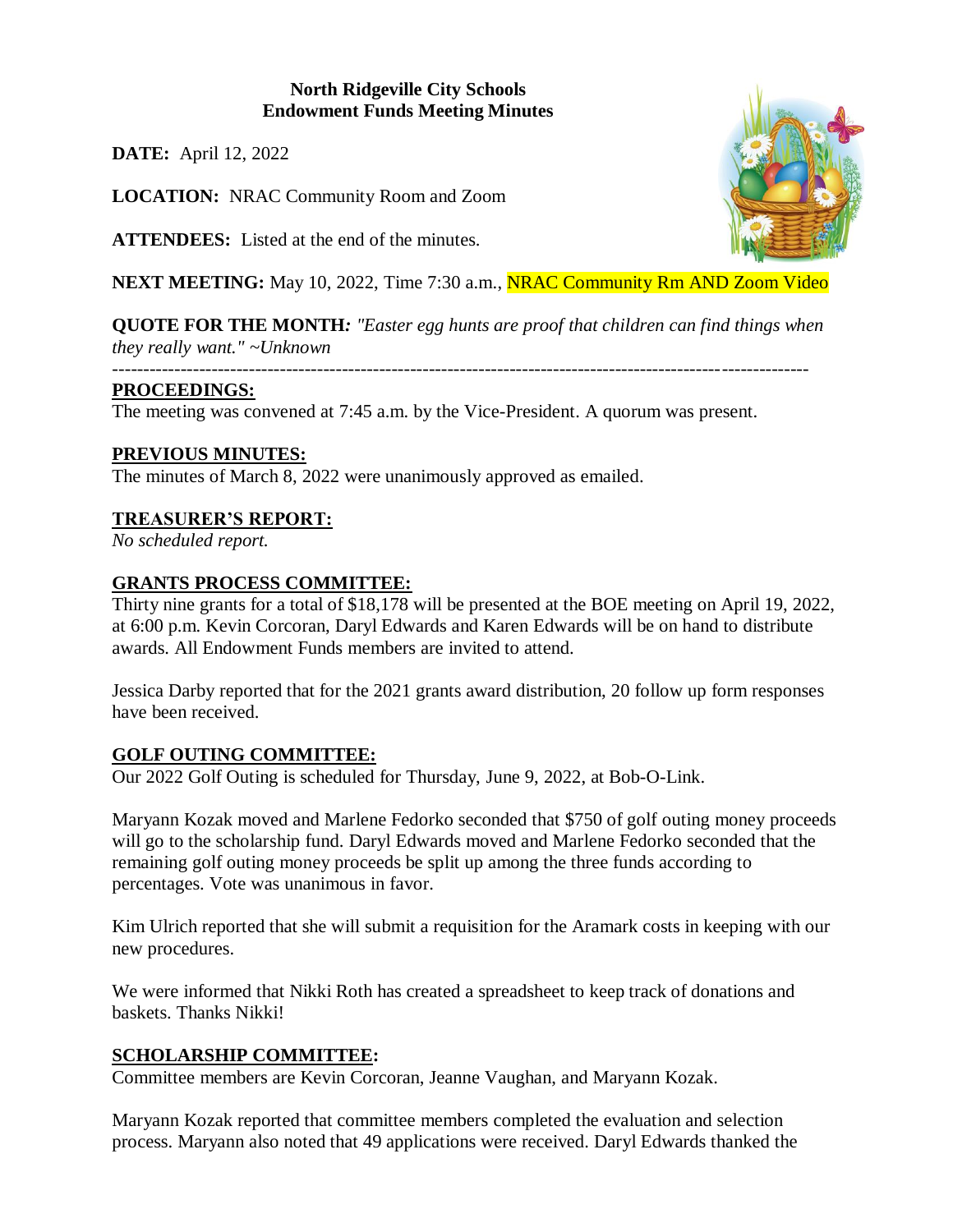committee members for their diligence and hard work. Daryl Edwards indicated he will be available to present the scholarship on May 12, 2022, at 6:00 p.m.

The scholarship committee also requested that the funding be increased to \$2000 for the 2023 scholarship.

#### **BY-LAWS COMMITTEE:**

*No current activity.*

#### **PUBLICITY/OUTREACH COMMITTEE:**

*No current activity.*

#### **MEMBERSHIP AND NOMINATING COMMITTEE:**

*No current activity.*

#### **FUNDRAISING:**

The next Fiesta Jalapenos fund raiser is scheduled for April 14, 2022. Kim Ulrich will request that Sam Ameen send out a reminder to the district.

The next Community Foundation of Lorain County fund raising event "Connect to a Cause" is scheduled for September 15, 2022.

#### **ADJOURNMENT:**

The meeting was adjourned at 8:00 a.m.

Respectfully Submitted, Karen S. Edwards